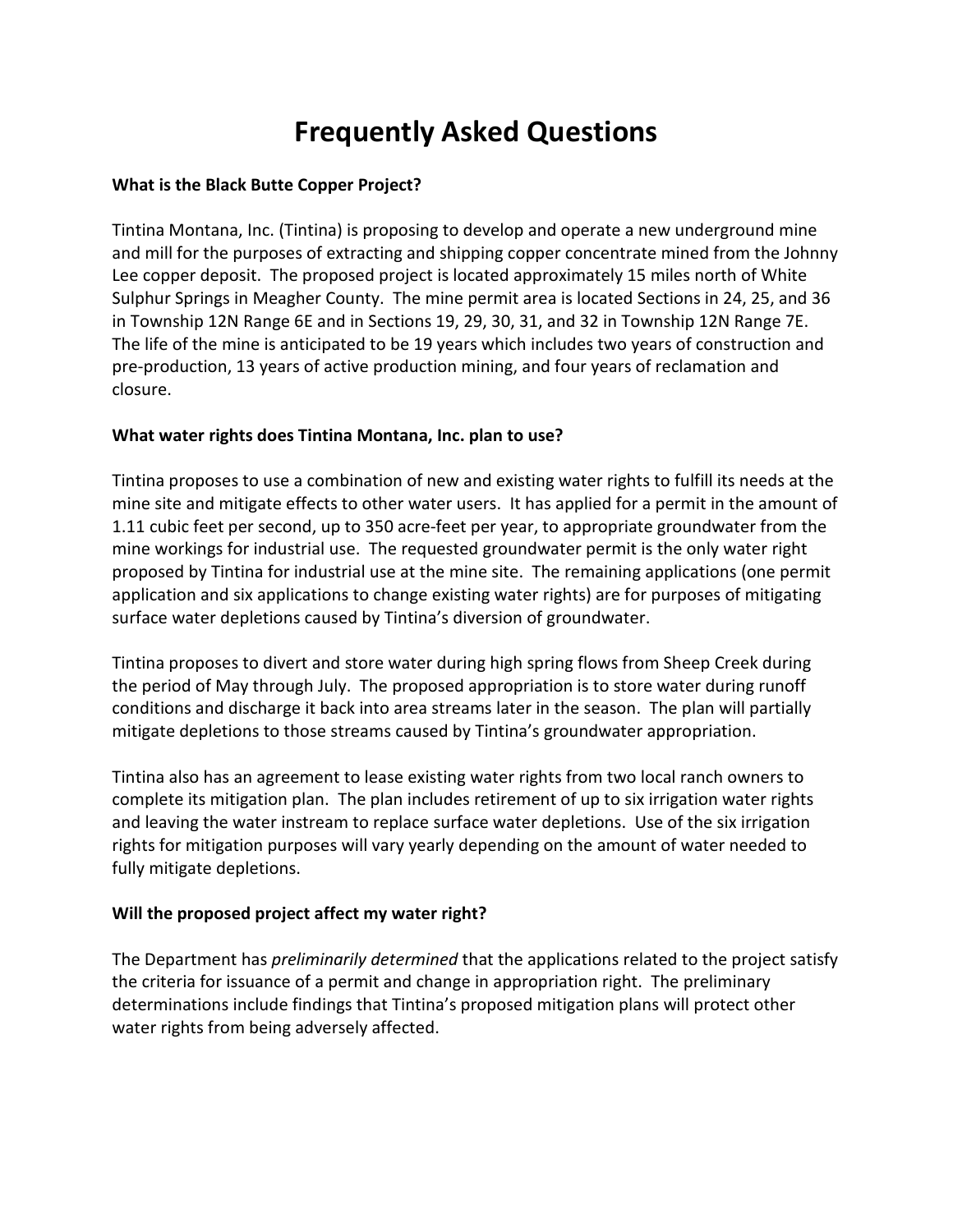## **What is the status of the water right applications and what are the next steps?**

The Department has evaluated the technical and legal aspects of Tintina's applications, and those of Bar Z Ranch and Thorson Ranch, and has issued Preliminary Determinations to Grant all eight related applications. Interested parties may review the decisions at the following online address: [http://dnrc.mt.gov/divisions/water/water-rights/new-appropriations](http://dnrc.mt.gov/divisions/water/water-rights/new-appropriations-program/proposed-black-butte-copper-project-tintina-resources)[program/proposed-black-butte-copper-project-tintina-resources.](http://dnrc.mt.gov/divisions/water/water-rights/new-appropriations-program/proposed-black-butte-copper-project-tintina-resources)

The Department is providing public notice of the applications and the Preliminary Determinations pursuant to  $\S$  85-2-307, MCA, and objections may be filed by a person with standing pursuant to § 85-2-308, MCA. Those that choose to object can do so by filing an objection form stating the name and address of the objector and facts indicating that one or more of the statutory criteria for permit issuance and/or change authorization found in § 85-2- 311, 85-2-402, and 85-2-420, are not met.

### **Can I file an objection?**

Pursuant to § 85-2-308, MCA, a person has standing to file an objection if the property, water rights, or interests of the objector would be adversely affected by the proposed appropriations or water right changes.

### **When is the deadline for filing an objection?**

The deadline to file an objection is June 15, 2020.

#### **What is required to file an objection?**

To file an objection, you must complete an Objection to Application form (Form No. 611). A separate objection form must be filed for each water right application, and a fee of \$25 is required. *The form and filing fee must be received by the Department or postmarked by June 15, 2020.* An objection is valid if the objector has standing pursuant to § 85-2-308, MCA, has filed a correct and complete objection within the prescribed time period, and has stated the applicable information required under § 85-2-308, MCA, and the Department's rules at ARM [36.12.117.](http://www.mtrules.org/gateway/RuleNo.asp?RN=36%2E12%2E117)

The objection form (form 611) can be found on the Department's website at [http://dnrc.mt.gov/divisions/water/water-rights/water-right-forms.](http://dnrc.mt.gov/divisions/water/water-rights/water-right-forms)

Please submit completed forms and filing fees to:

Montana Department of Natural Resources and Conservation (DNRC) Water Resources Division - Water Rights Bureau 1424  $9<sup>th</sup>$  Avenue PO Box 201601 Helena, MT 59620-1601